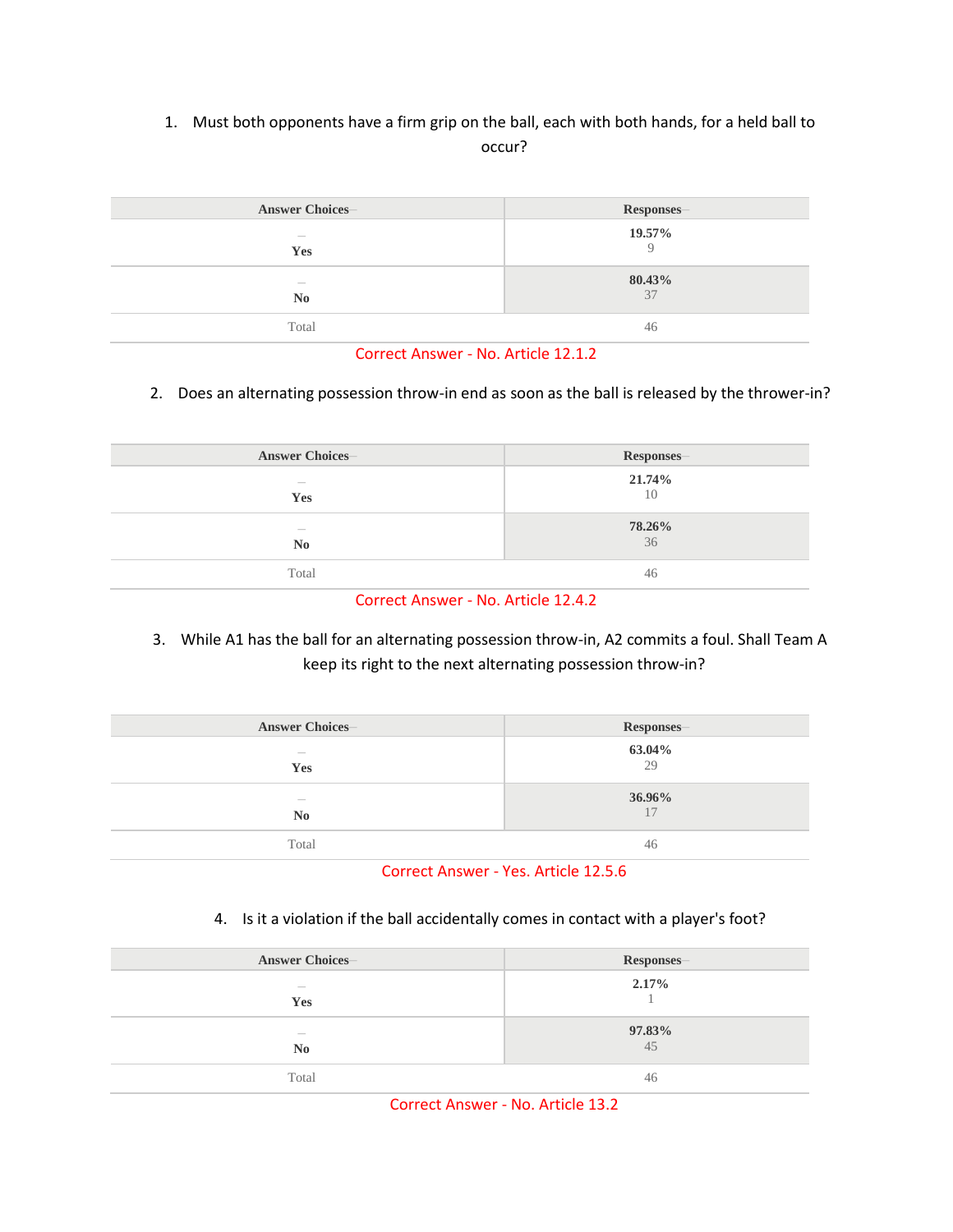5. A1 attempts a try from the 3-point area. B1 jumps from the 2-point area and slightly deflects the ball which continues its flight and enters the basket. Shall only 2 points be credited to Team A?

| <b>Answer Choices-</b> | Responses- |
|------------------------|------------|
| $\sim$                 | 22.22%     |
| <b>Yes</b>             | 10         |
| $\qquad \qquad$        | 77.78%     |
| N <sub>0</sub>         | 35         |
| Total                  | 45         |

#### Correct Answer - No. Article 16.2.1

6. Must the free throw awarded for a technical foul be attempted by a player who was on the floor when the foul was called?

| <b>Answer Choices-</b> | Responses- |
|------------------------|------------|
| $\frac{1}{2}$          | 52.17%     |
| Yes                    | 24         |
| $\frac{1}{2}$          | 47.83%     |
| N <sub>0</sub>         | 22         |
| Total                  | 46         |

## Correct Answer - No. Articles 36.4.2 and 7.9

7. A4 is holding the ball and is closely guarded by B1. Must B1 allow sufficient room for A4 to pivot without contact?

| <b>Answer Choices-</b> | Responses- |
|------------------------|------------|
| $\frac{1}{2}$          | 19.57%     |
| Yes                    | $\Omega$   |
| $\frac{1}{2}$          | 80.43%     |
| N <sub>0</sub>         | 37         |
| Total                  | 46         |

## Correct Answer - No. Article 33.4

8. While A1 is dribbling in the backcourt, A3 is standing in the restricted area under Team B's basket for more than 3 seconds. Is this a violation?

| <b>Answer Choices-</b>          | Responses- |
|---------------------------------|------------|
| $\hspace{0.1mm}-\hspace{0.1mm}$ | 17.39%     |
| Yes                             | 8          |
| $\hspace{0.1mm}-\hspace{0.1mm}$ | 82.61%     |
| N <sub>0</sub>                  | 38         |
| Total                           | 46         |

Correct Answer - No. Article 26.1.1